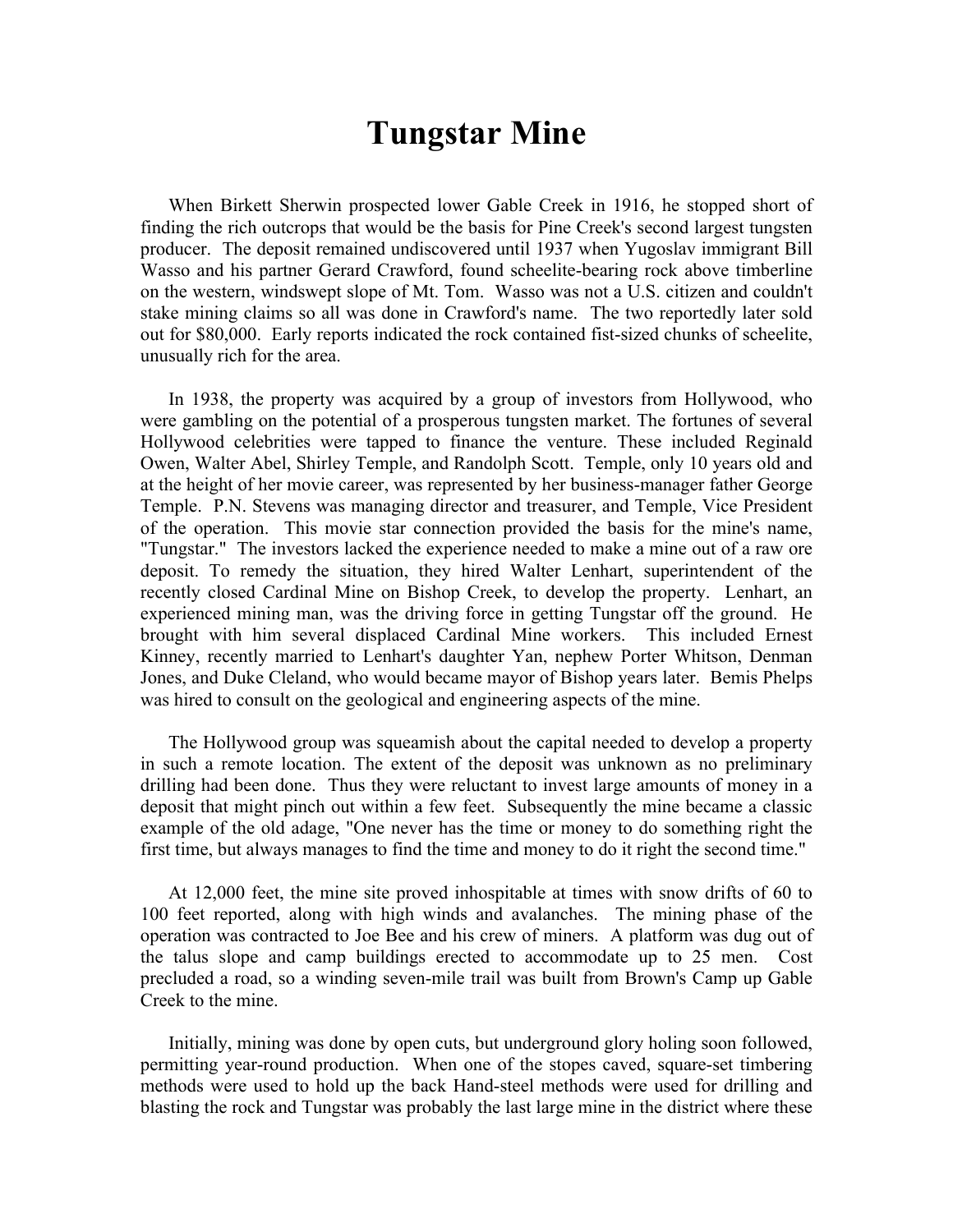slow labor-intensive methods were practiced. Air compressors and rock drills were packed up the mountain to speed production.

It became apparent to the developers that an aerial tramway was the only feasible method for getting the ore down off Mount Tom and to the nearest road. The road was located in Pine Creek Canyon, 4,500 vertical feet lower and 2.5 miles away. In 1939 the R.N. Riblet Tramway Company designed and built a system over terrain that was a challenge to the most intrepid of engineers.

There was some question as to the location of the upper tramway house. Should it be placed at the existing mining level, or further downslope at the portal of a yet-to-bedriven tunnel that would tap the lower portions of the ore body? In the end, a temporary system was designed, utilizing a low-cost jigback tramway. It would carry ore to a transfer bin 3,200 feet downslope from the lowest working level at the time. The ore would then be transferred to a 22-bucket continuous tramway for the last 10,500 foot run to the mill.

Mules were used to transport the heavy tramway construction materials including timbers, bull wheels and employees, up the mountain. According to some, it was the last big horse packing job done in the Eastern Sierra. George Brown, known for his ability to handle just about any type of load, was hired to do the packing. He kept his mules at Brown's Camp, located near the junction of Gable and Pine Creeks. The heavy timbers were tied two at a time across the mules backs, with the loose ends dragging on the ground. At regular intervals along the trail overhead supports were used to temporarily lift the weight of the timbers off the animals. This gave them a chance to rest before heading up the next section. Several mules were lost through missteps on the trail. On one trip to the mine the horse carrying the company bookkeeper stepped on a piece of sheet metal. The spooked horse bucked its rider off and he landed on his backside tearing the seat out of his pants. He was lucky that's all he tore.

A packing challenge presented itself when Riblet workers wanted a 1,400-foot length of one and a quarter-inch cable delivered up the moun-tain in one piece. To accommodate the load, Brown laid the cable out on the ground in a series of 100 pound coils. He then draped two coils on each animal with enough slack between to allow for a mule length. It required 15 mules to handle the entire load.

The finished tramway was over 13,700 feet long and cost \$165,000 to build. It was 2,500 feet longer and dropped 1,600 feet further than the tramway built later by the U.S. Vanadium Corporation (U.S.V.) in Morgan Creek.

To process the ore, a mill was built near the junction of Gable and Pine Creeks at an elevation of 7,200 feet. The mill went into production in November 1939, and could process 40 tons per day. Mechanical problems were common, forcing the mill to operate at only 55% capacity.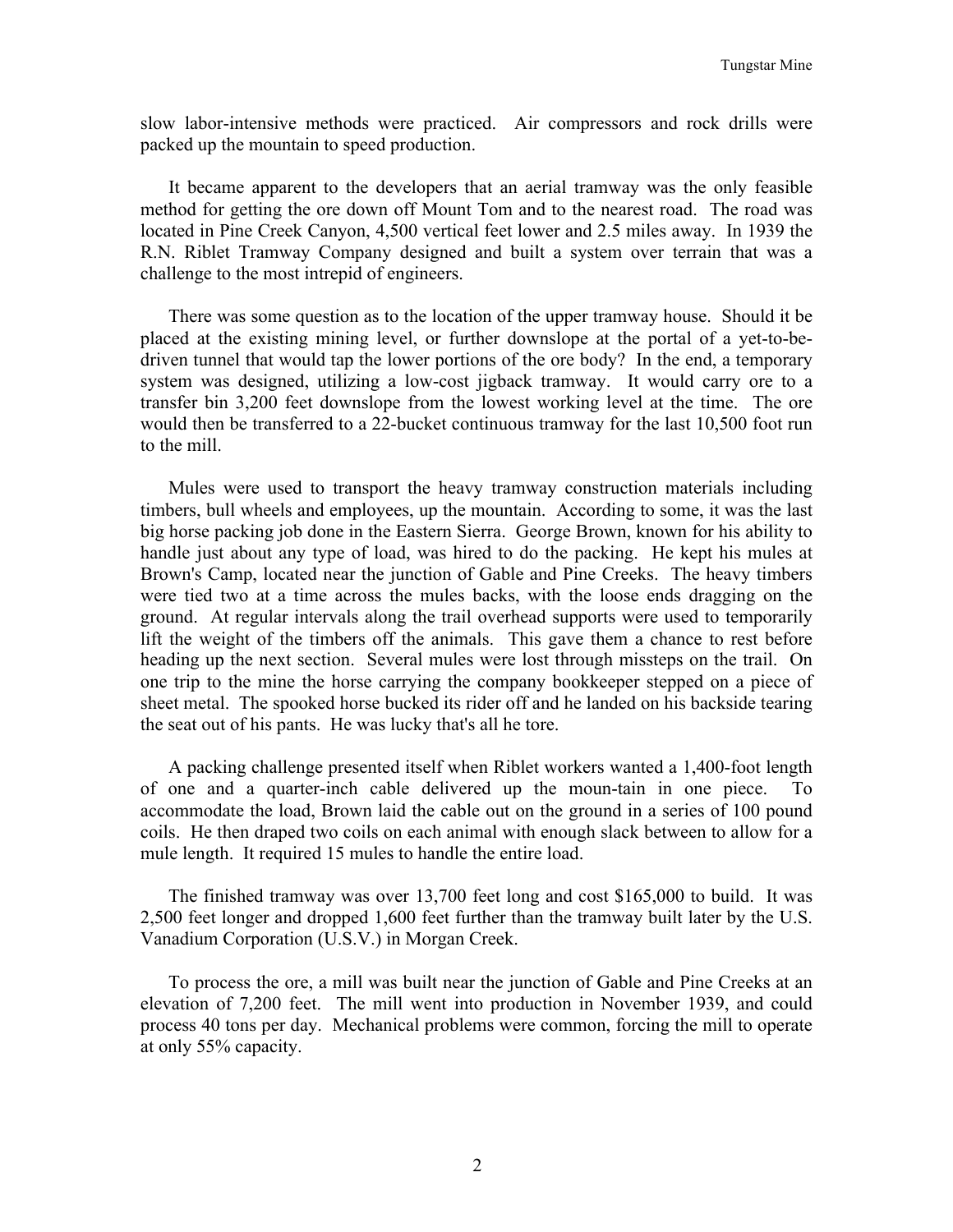Notwithstanding, the operation was able to operate at a profit. The first 17,000 tons of ore averaged  $2.6\%$  WO<sub>3</sub>. This was more than twice the grade of the ore at U.S.V.'s operation up Morgan Creek. The first concentrates were shipped to the Metal Reserve Company in Salt Lake City, Utah.

By 1940, development work had blocked out a reported 100,000 tons of ore. With these reserves in sight, the investors decided to build a new mill which would replace the old problem-ridden one and increase production. The mill was designed and constructed by the Western-Knapp Engineering Company. It used rollers to crush the ore, eight gravity tables to recover the scheelite, and had a capacity of 60 tons-per-day. A battery of flotation cells was added to the circuit to enhance fine-grained scheelite recovery. By this time the concentrates were being processed at U.S.V's recently-completed Pine Creek Mill. Tungstar mill operators joked that their tailings contained as much tungsten as the mill heads at the neighboring Pine Creek operation.

Sometime in 1940, a man arrived at the mill wanting to talk with Lenhart. Speaking with a heavy German accent he offered to buy all the tungsten concentrates available, wanting them consigned to a small town near the Mexican border. To Lenhart, the man appeared to have all the mannerisms of a Nazi, except the uniform. Lenhart was suspicious and did not commit to any sale as there was a moratorium on shipments of tungsten to Germany at the time. He later contacted the Federal Bureau of Investigation who were not surprised as they had been tracking the fellow across the country. This action by Lenhart saved at least some tungsten from being fired back at Americans during the ensuing war.

Due to shortsightedness by the investors, the original tramway was built at minimal cost and was too lightweight to handle the tonnages required to keep the new mill running. The all-metal towers were constructed too low to operate satisfactorily during winter months and the tramway was prone to cable breaks which shut the operation down for weeks at a time while repairs were made. These breaks could be dangerous. Once a broken cable end came whiptailing down the mountain and into the lower tramway house, missing employees but cutting a metal stove in two.

The Western-Knapp Engineering Co., builder of the mill, was contracted to build a larger capacity and less troublesome tramway for the mine. The second tramway would go all the way to the mine site, eliminating the jig-back portion of the previous system.

The new tramway, finished in the fall of 1942, had 16 towers with a tension station near the midpoint, and an inclined length of 11,800 feet. The longest span was a 2,000 foot stretch suspended 500 feet over Gable Creek gorge. The tram cost an additional \$135,000 to build, but could transport 100 tons in an eight-hour shift. It was mostly gravity operated, with the weight of the loaded buckets going downhill pulling the empties back up. An electric motor was used to get the tramway started, especially after shutdowns during winter when icy conditions froze the cables. The 10-foot diameter pulley at the upper end of the tramway operated a generator and provided braking power for the tramway. It also served the power needs of the mine camp. The improved system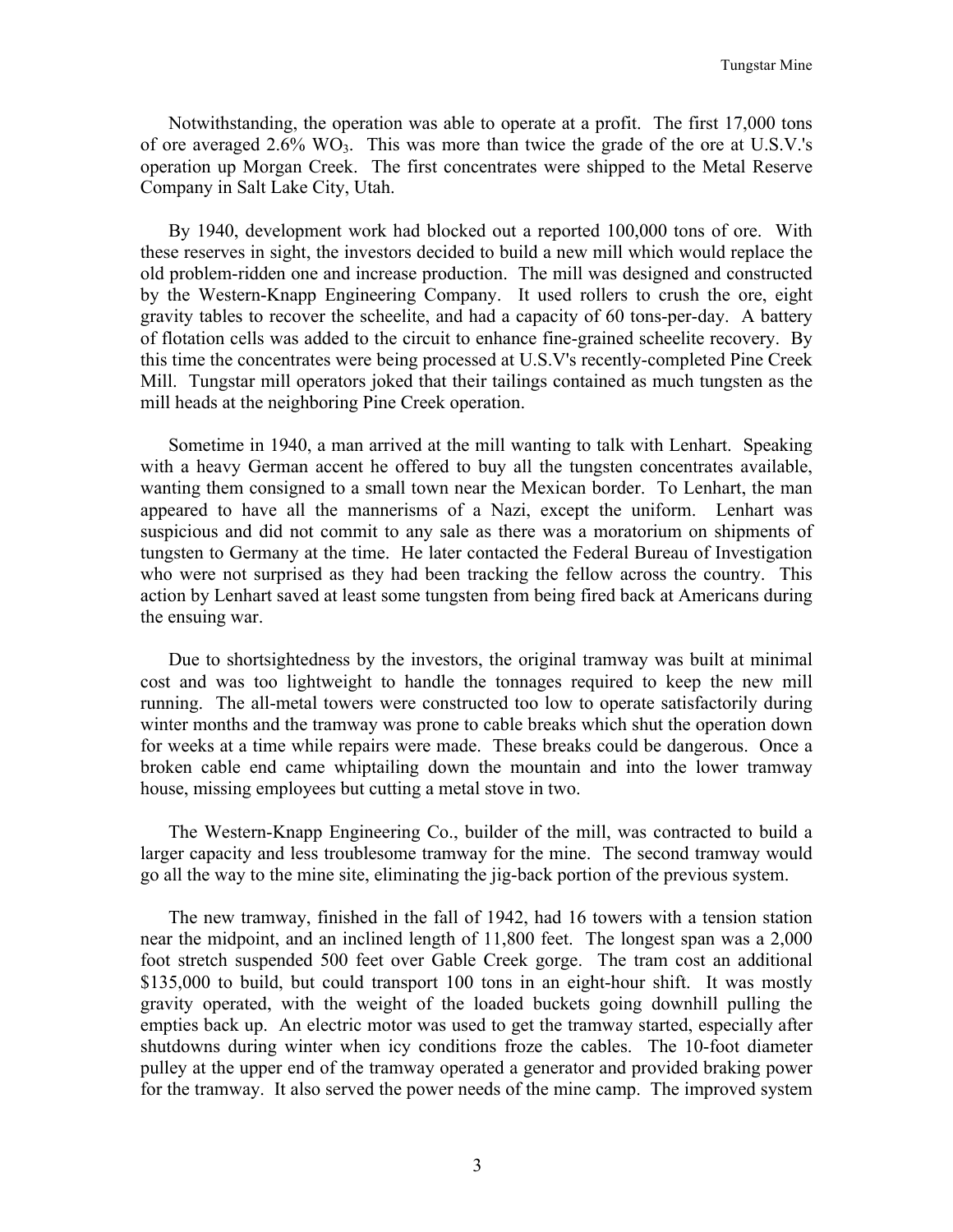increased production four and a half times, making Tungstar the second largest producer of tungsten in California from 1943 to 1944.

The mill was operated on a one-shift basis for most of 1942, sitting idle for three months while the tramway was being rebuilt. With increased ore feed, the new mill was now able to operate at peak production. Lenhart by this time was fed up with the pennypinching of the Hollywood crowd and quit the operation. He moved on to run other mining operations around the West and eventually became a mining magazine editor.

It was a long trek down and back up the mountain to the Tungstar, so miners didn't get to town very often. Once down, they had two options to get up to the mine: walk the steep seven-mile trail, or ride one of the empty ore buckets going back up the hill. This latter practice was forbidden for insurance reasons. To get around that rule, workers starting up the trail would inform the tramway operator they might be riding the tramway. Upon arriving at the first tower, barely visible from the lower tramway house, they'd signal the operator down below, then hop into a passing empty bucket. Some oversize buckets had been added to the cable with this in mind. The operator knew to keep the tramway operating long enough for the rider to arrive at the upper tram house. Passengers rode with the fear that they might be suspended out over the canyon for some time should the tramway break down or stop for any reason.

Early in the operation, there was no telephone connection between the mine and the mill so miners listened to the radio to get news from the outside world. One evening in 1938, a description of an alien invasion of the U.S. came over the air waves. This caused considerable hysteria amongst employees who ran out of the buildings, scanning the night sky for alien space ships. It later turned out that they were listening to Orson Welles' alarmingly realistic version of H.G. Wells' War of the Worlds.

The company paid well to entice miners to the remote site. Many worked double shifts and could make up to \$25 per day, excellent money at the time. Some miners would stay long enough to get a stake, then head down the hill to blow it in the bars and brothels of Bishop. Afterward, they might or might not come back to work. One big Swedish miner worked at the mine for nearly a year before taking a break to go to town and cash his paychecks. When asked if he was going to walk or ride the tramway the miner replied that he was not going to take any chances with so much money and proceeded to walk down the mountain. Mine foreman Joe Bee made frequent trips via the tramway to visit his new bride, then living near the mill. Other workers kidded that it was going to kill him someday which it did. During one trip, in 1942, the tramway cable broke, dropping a bucket with Joe in it, hundreds of feet to the bottom of Gable Creek.

With the second mill running, the mine was making money and the Hollywood investors wanted to think the ore body went "all the way to China." To their disappointment, ore grades started to drop off as the workings got deeper. By 1945, production decreased by 50% and mill heads decreased to near 1%. Later that year, George Temple announced that a new ore body had been discovered with indications that it extended not only laterally, but vertically as well. This was wishful thinking on the